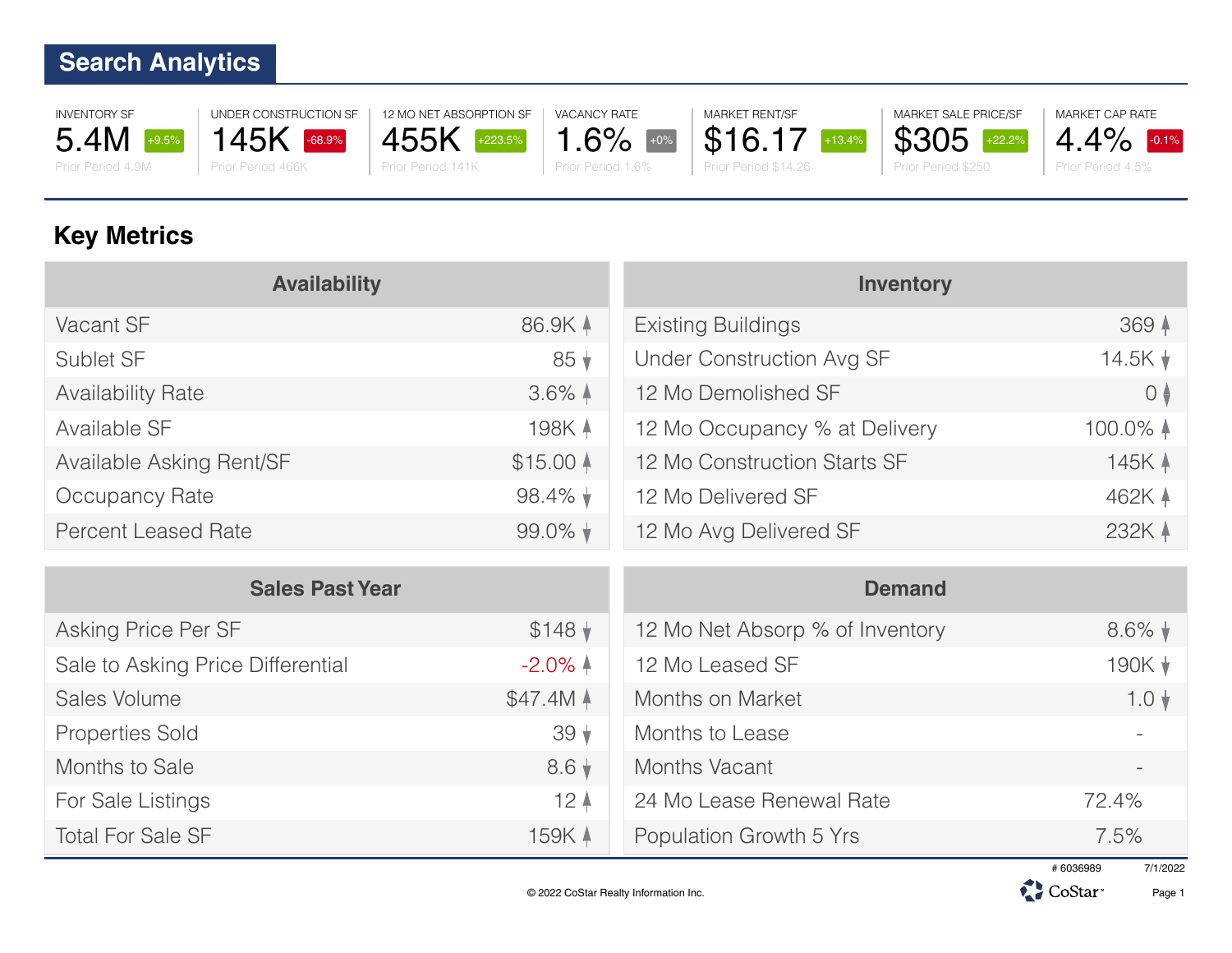#### **Key Performance Indicators**



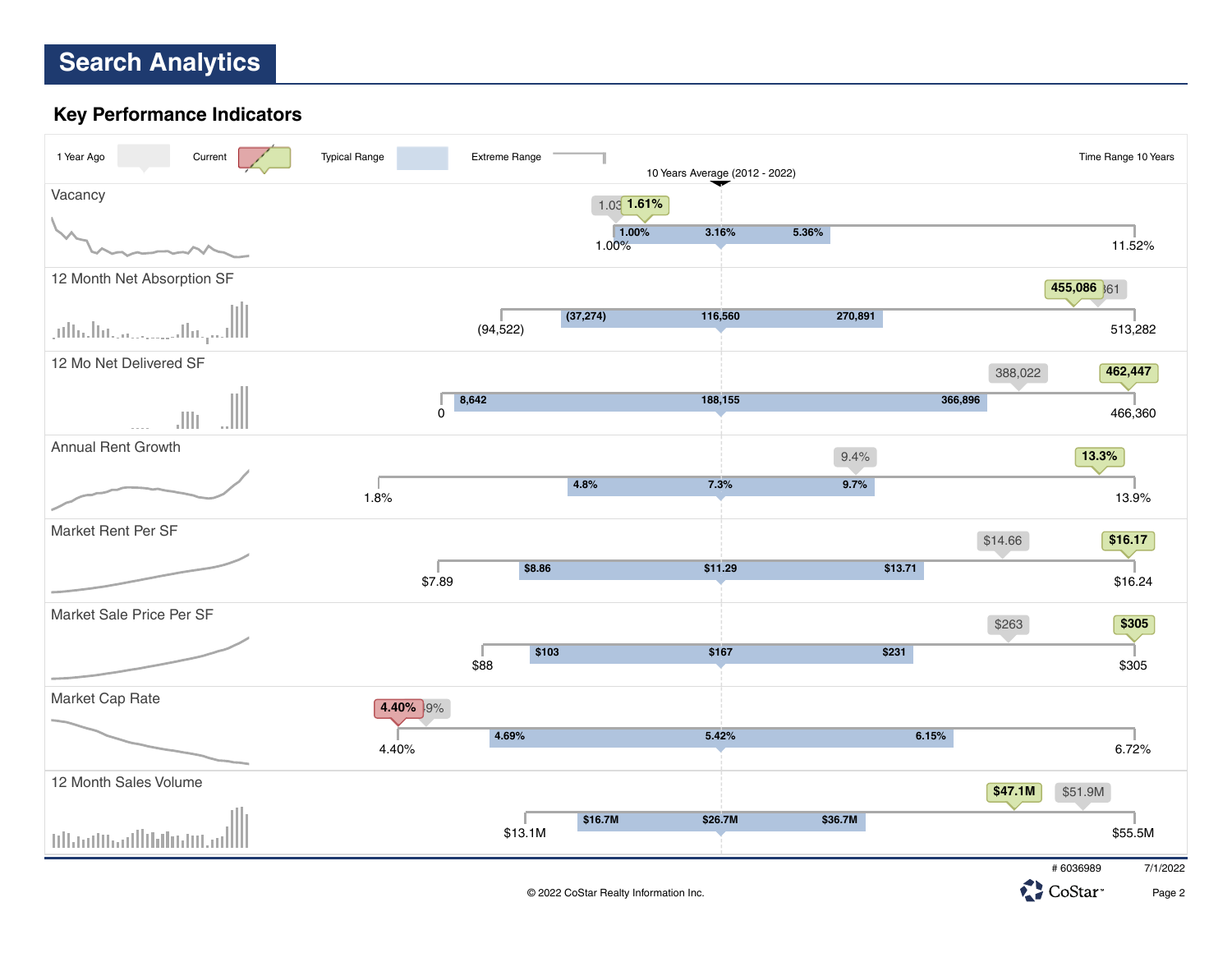





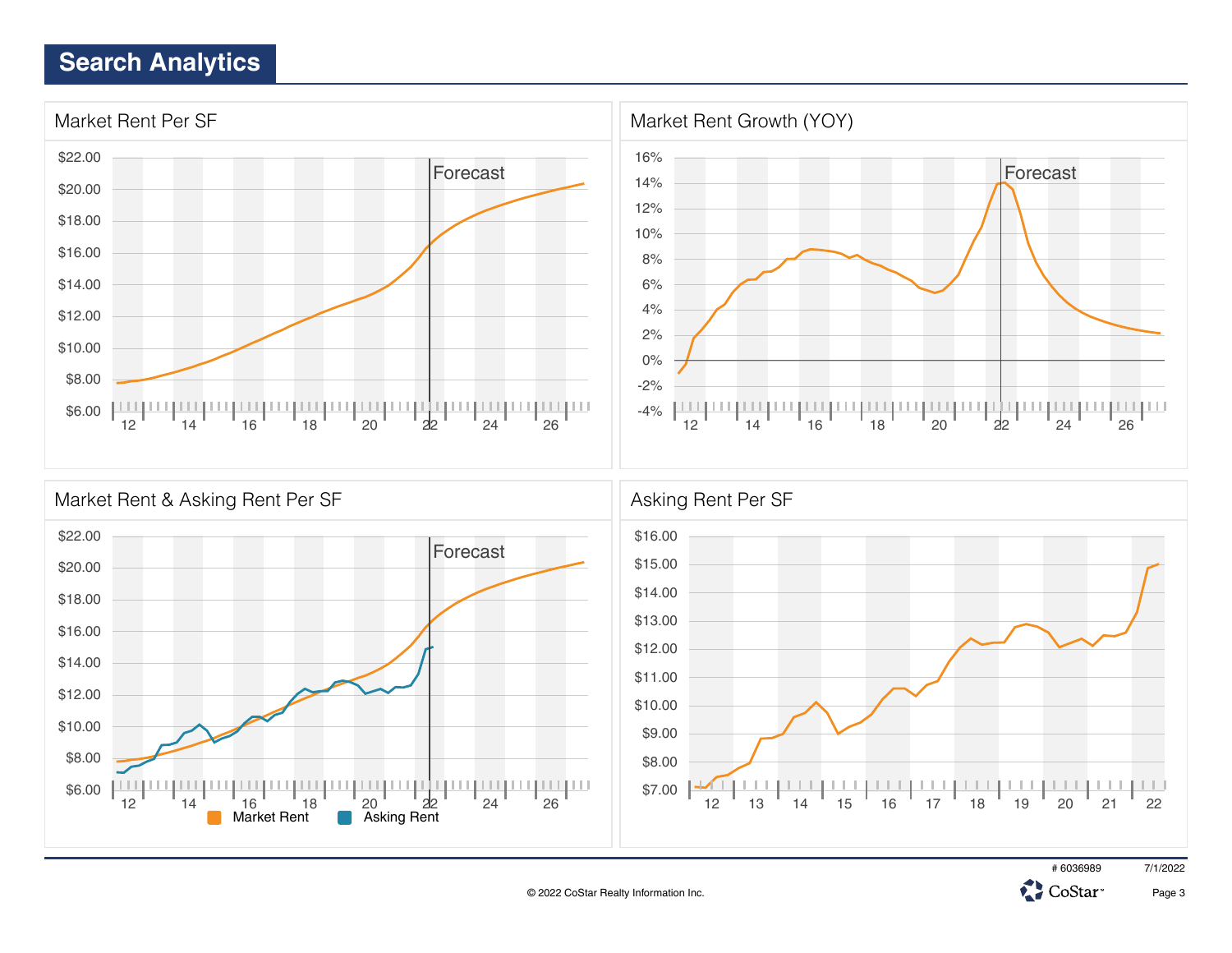



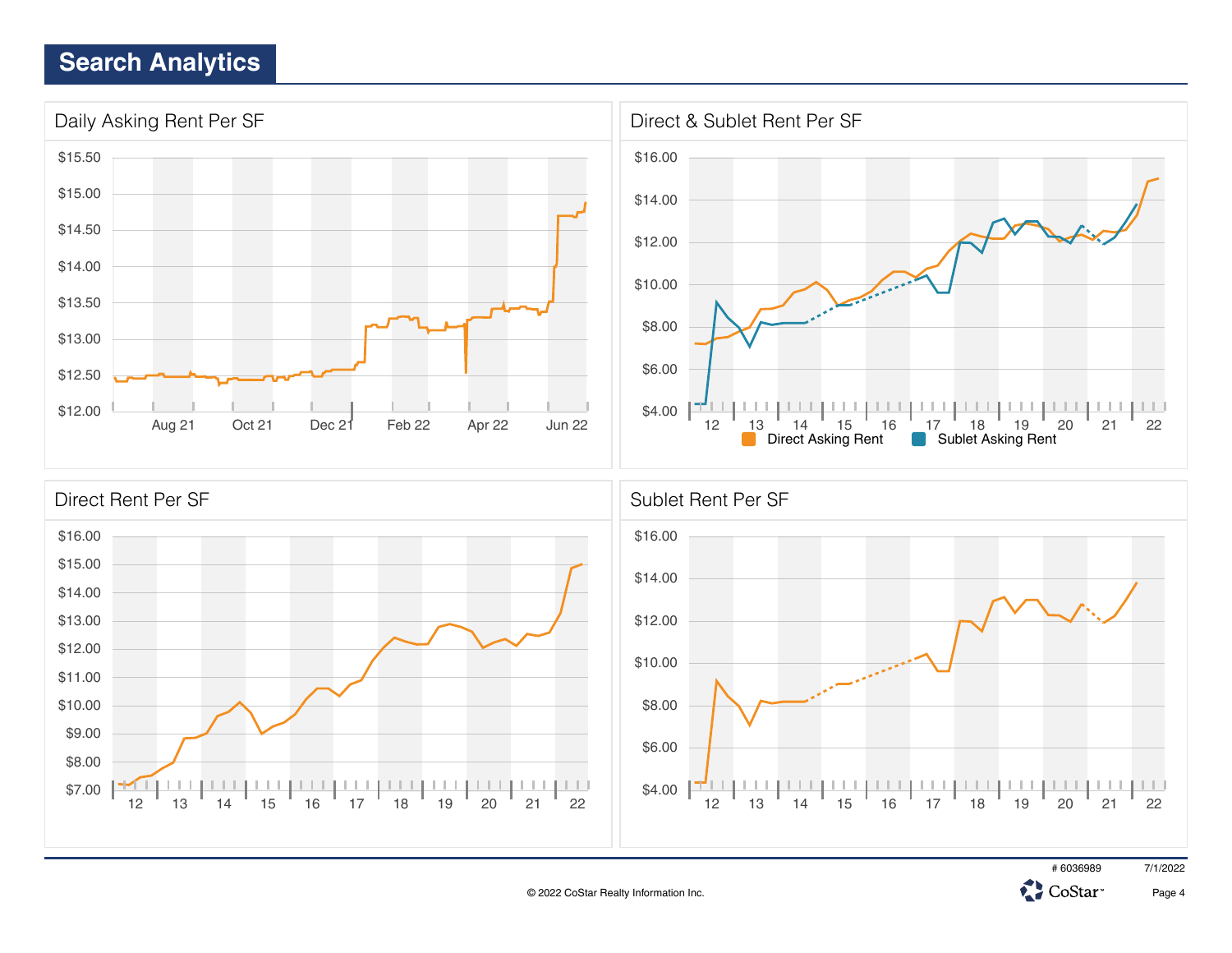



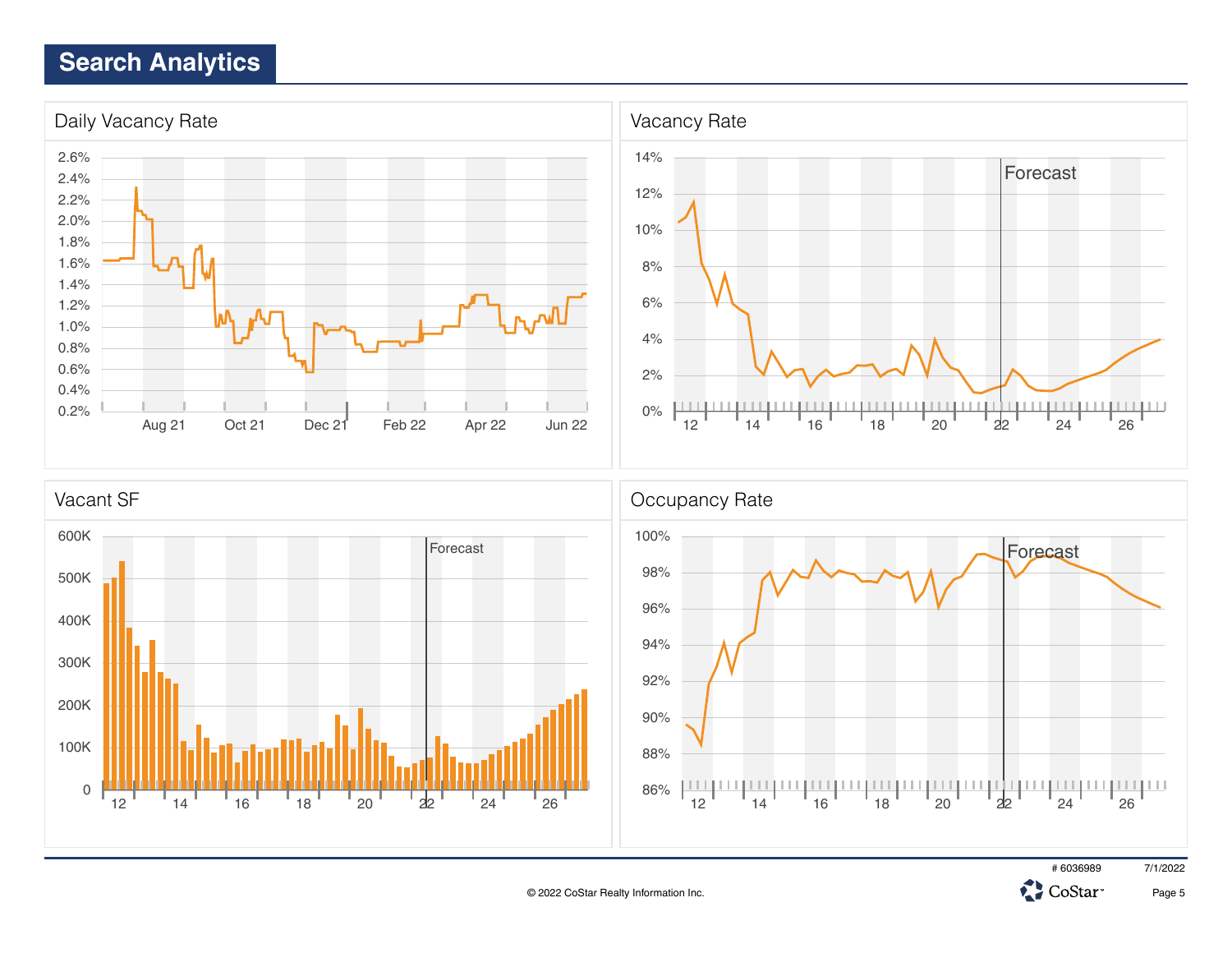



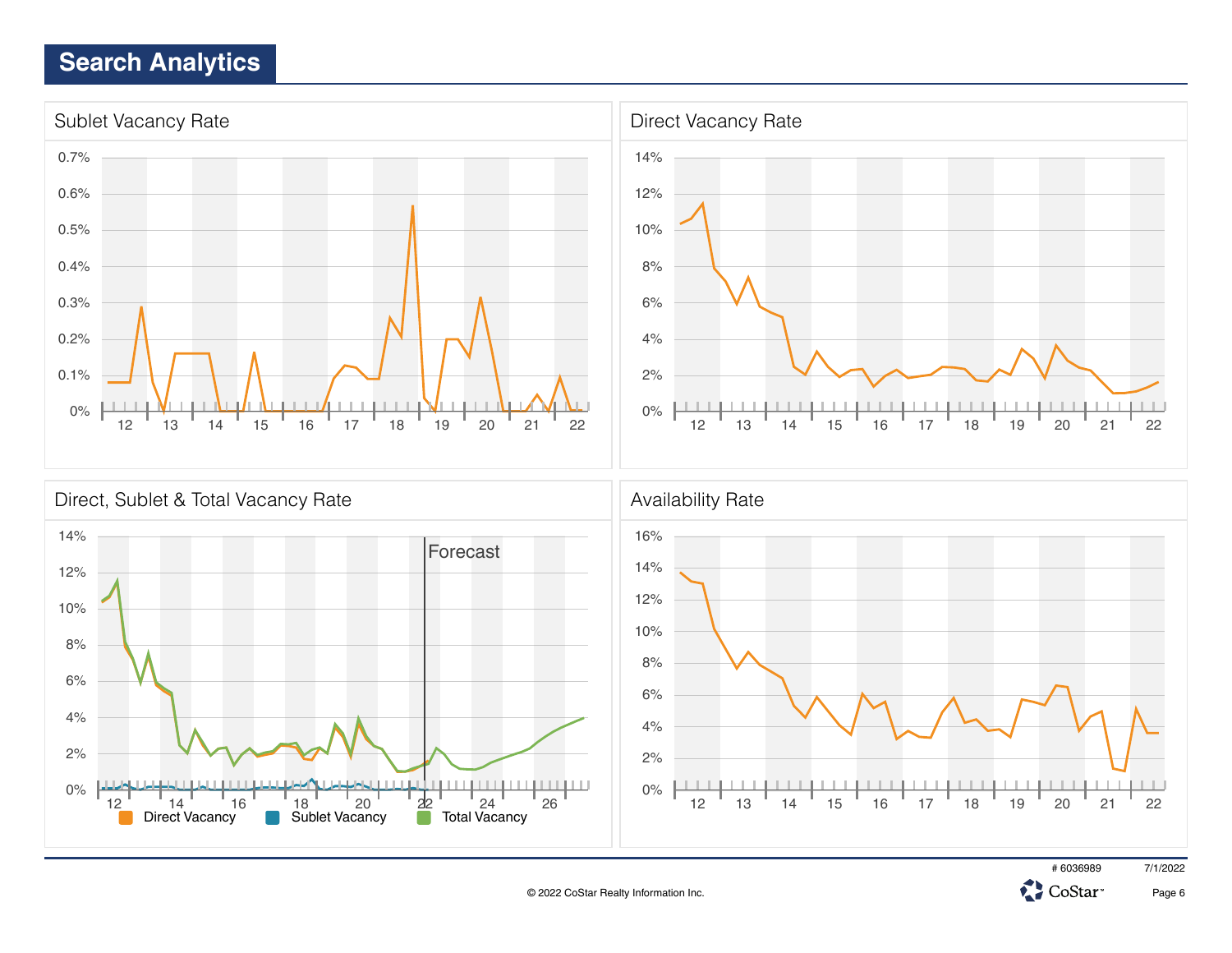





![](_page_6_Picture_5.jpeg)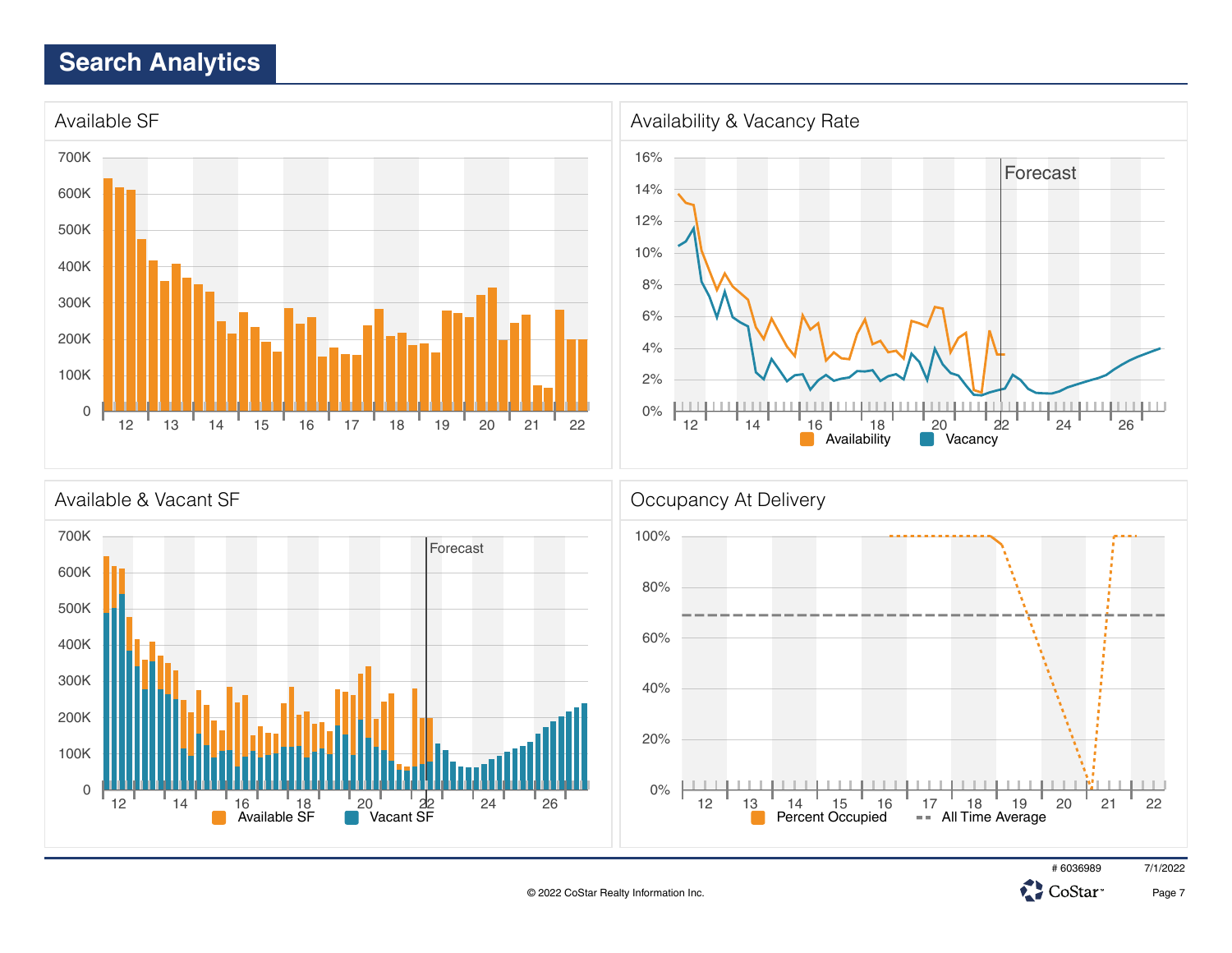![](_page_7_Figure_1.jpeg)

![](_page_7_Picture_2.jpeg)

![](_page_7_Picture_3.jpeg)

![](_page_7_Picture_4.jpeg)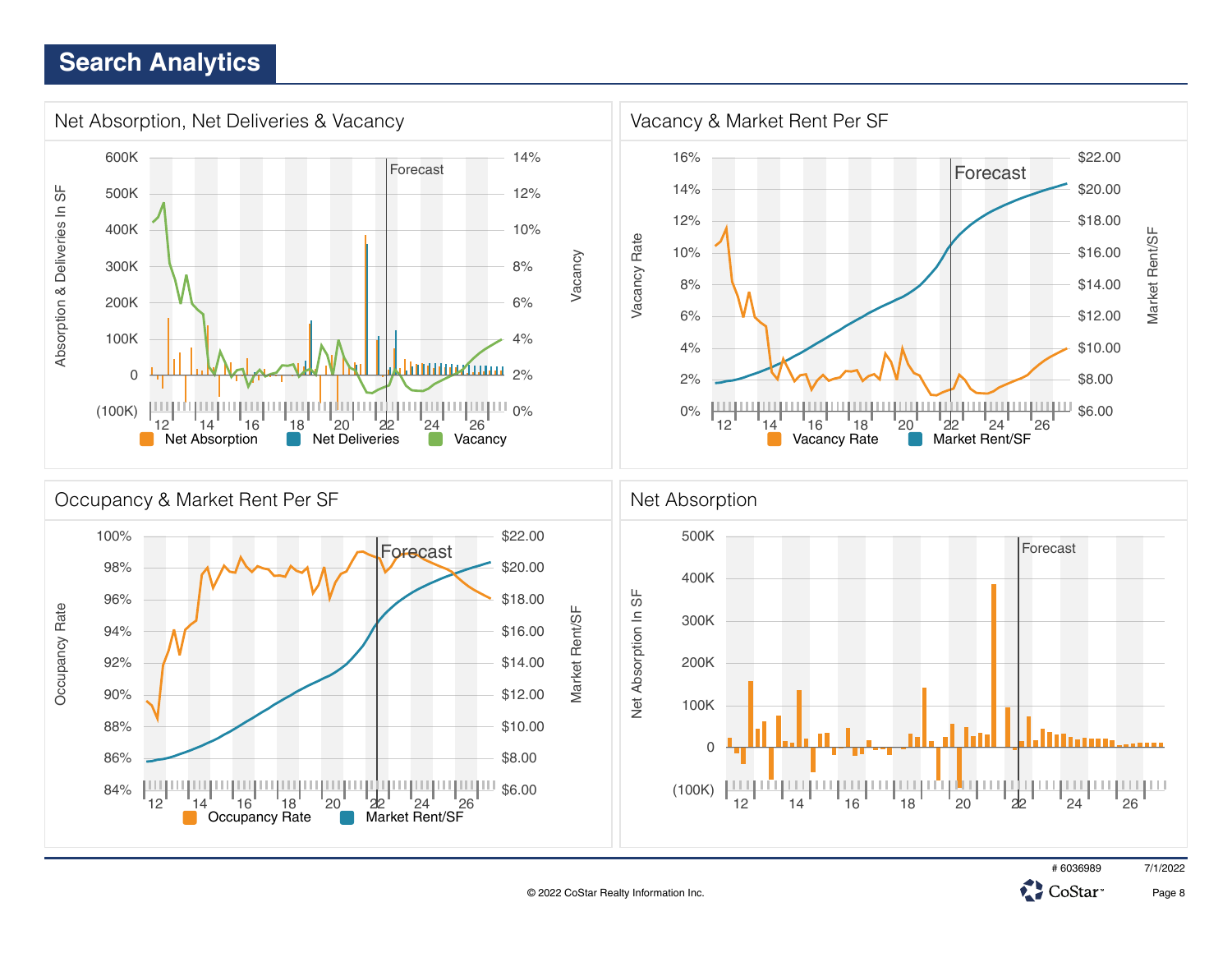![](_page_8_Figure_1.jpeg)

![](_page_8_Picture_3.jpeg)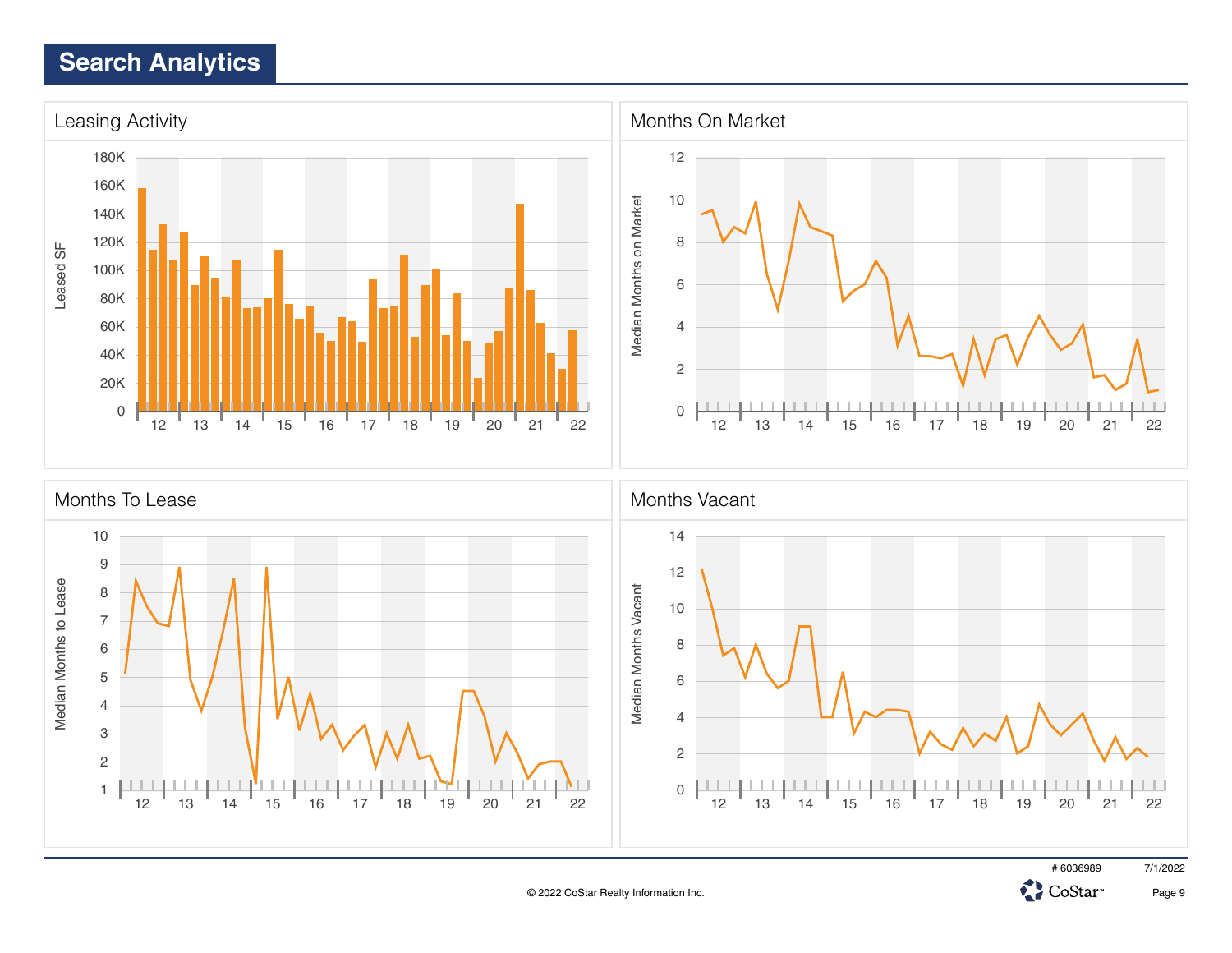![](_page_9_Figure_1.jpeg)

![](_page_9_Picture_3.jpeg)

CoStar<sup>-</sup>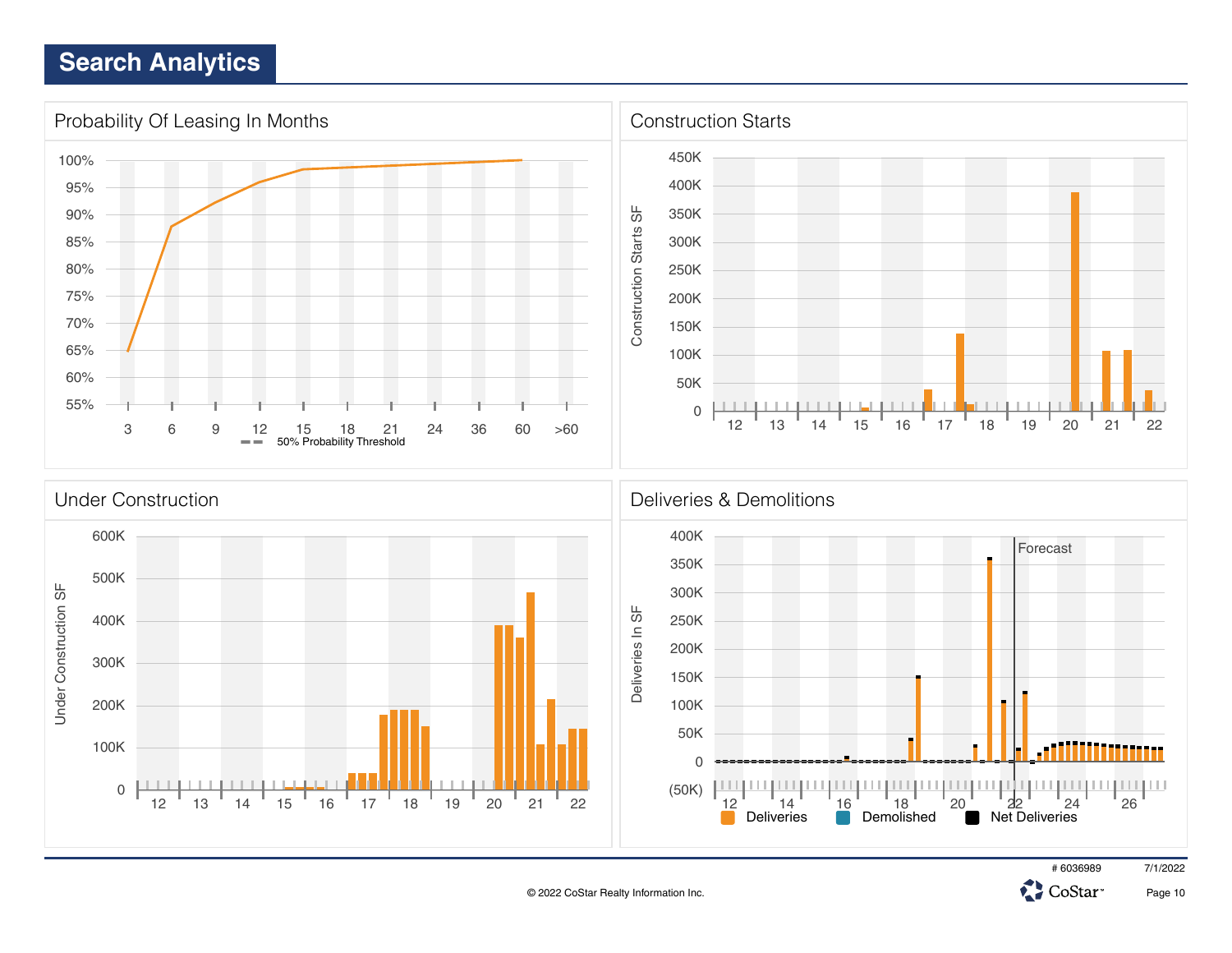![](_page_10_Figure_1.jpeg)

![](_page_10_Figure_2.jpeg)

# 6036989 7/1/2022

CoStar<sup>-</sup>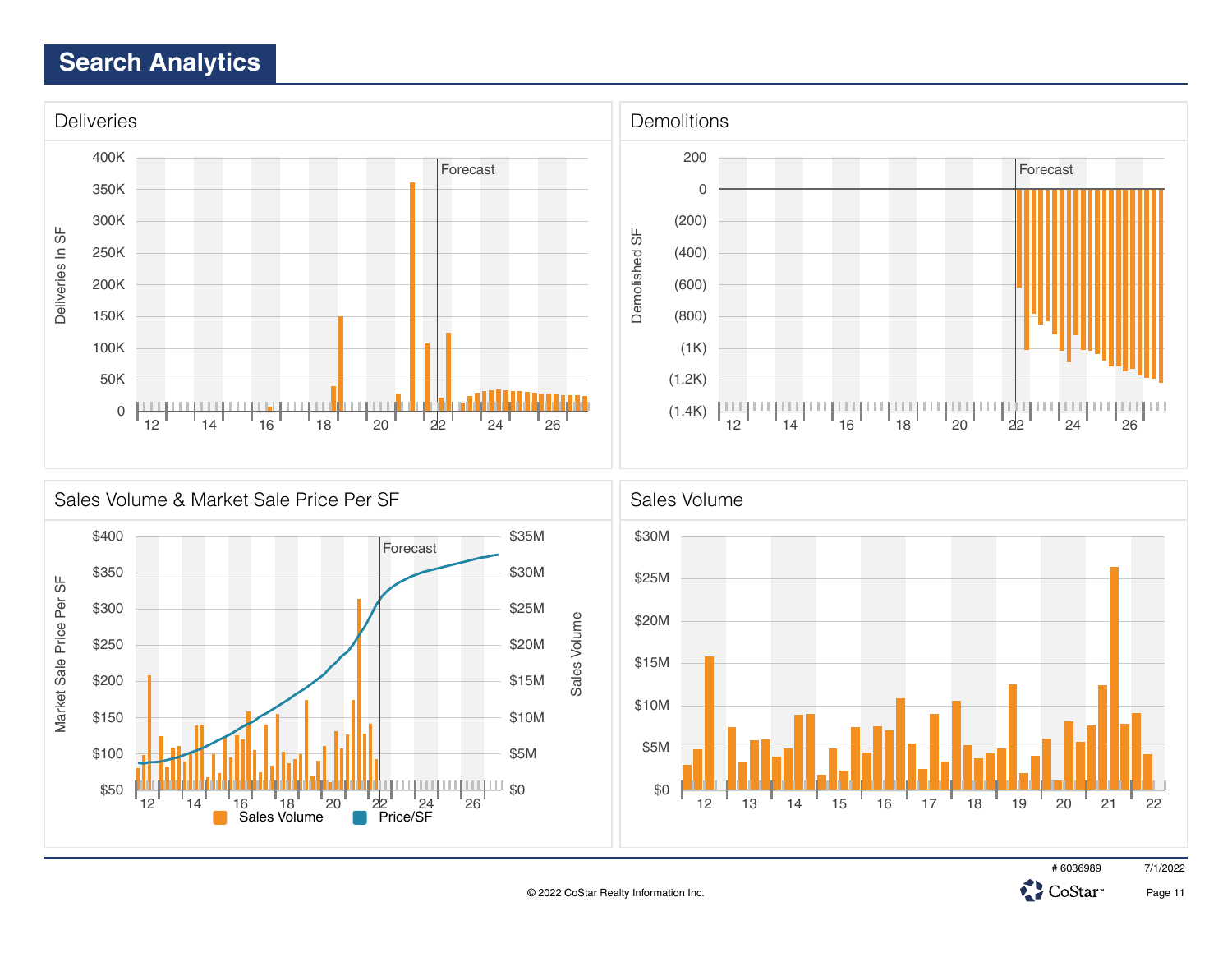![](_page_11_Figure_1.jpeg)

![](_page_11_Figure_2.jpeg)

![](_page_11_Picture_4.jpeg)

![](_page_11_Picture_5.jpeg)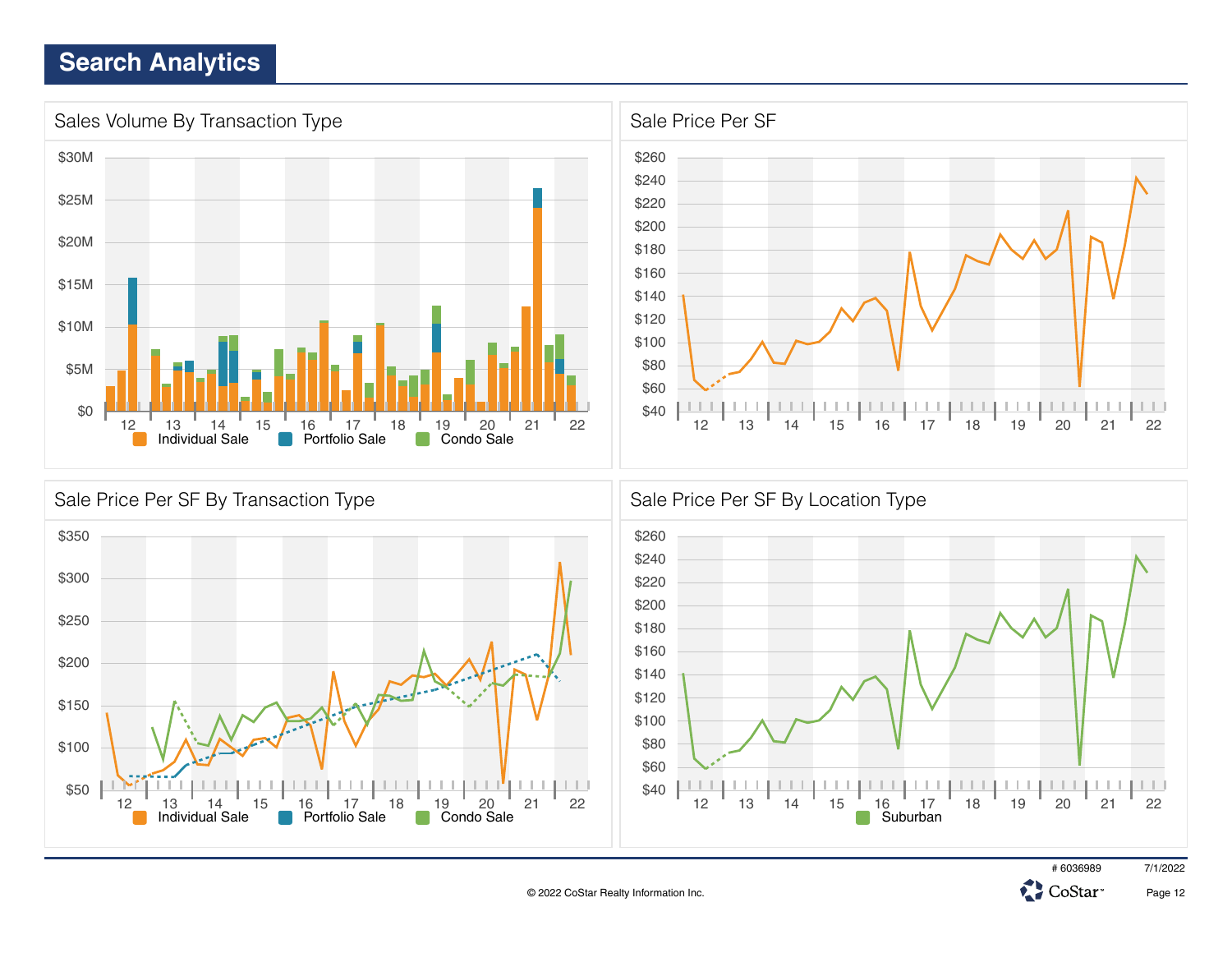![](_page_12_Figure_1.jpeg)

![](_page_12_Picture_3.jpeg)

![](_page_12_Picture_4.jpeg)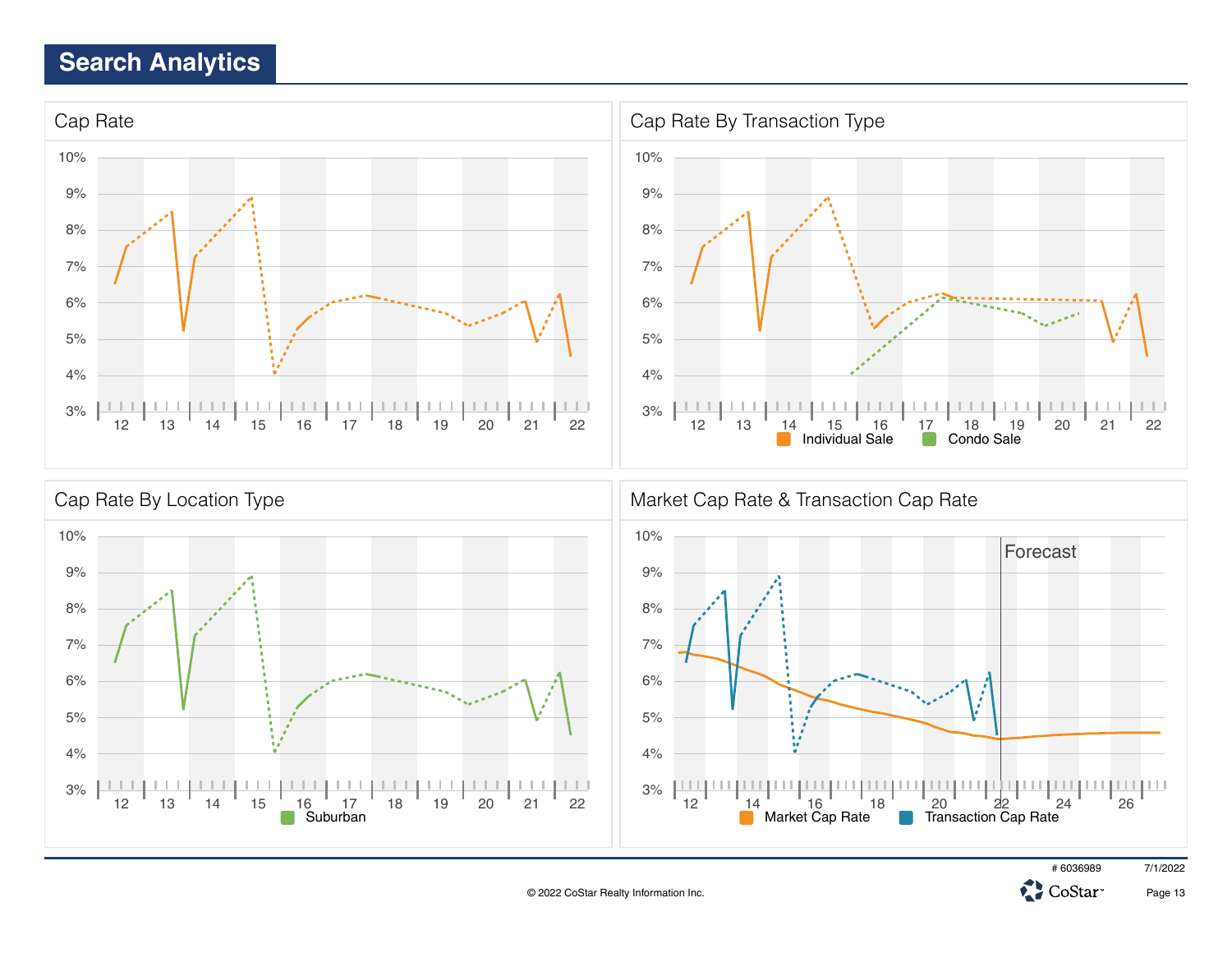![](_page_13_Figure_1.jpeg)

![](_page_13_Figure_2.jpeg)

![](_page_13_Picture_4.jpeg)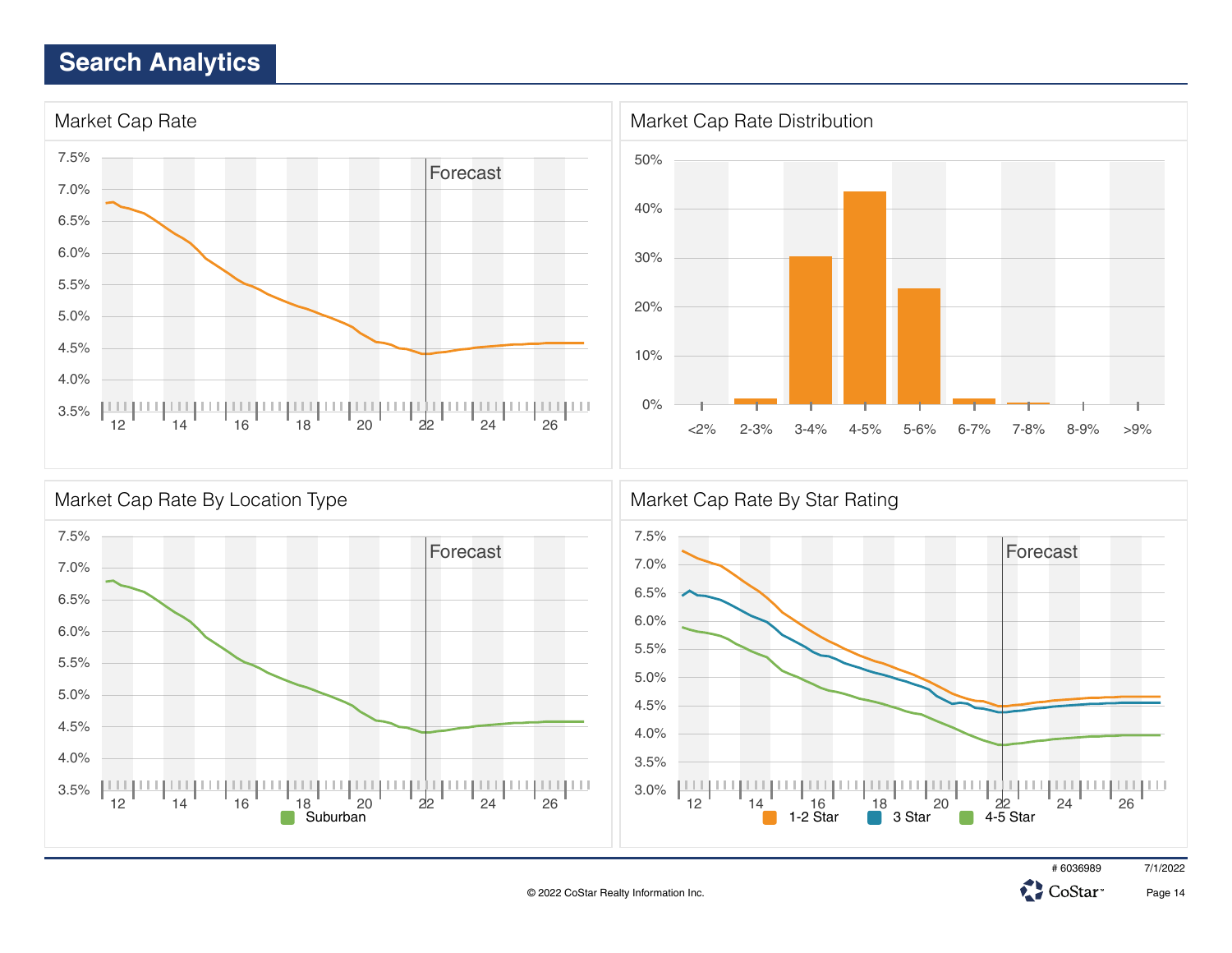![](_page_14_Figure_1.jpeg)

![](_page_14_Figure_2.jpeg)

![](_page_14_Figure_3.jpeg)

# 6036989 7/1/2022

![](_page_14_Picture_5.jpeg)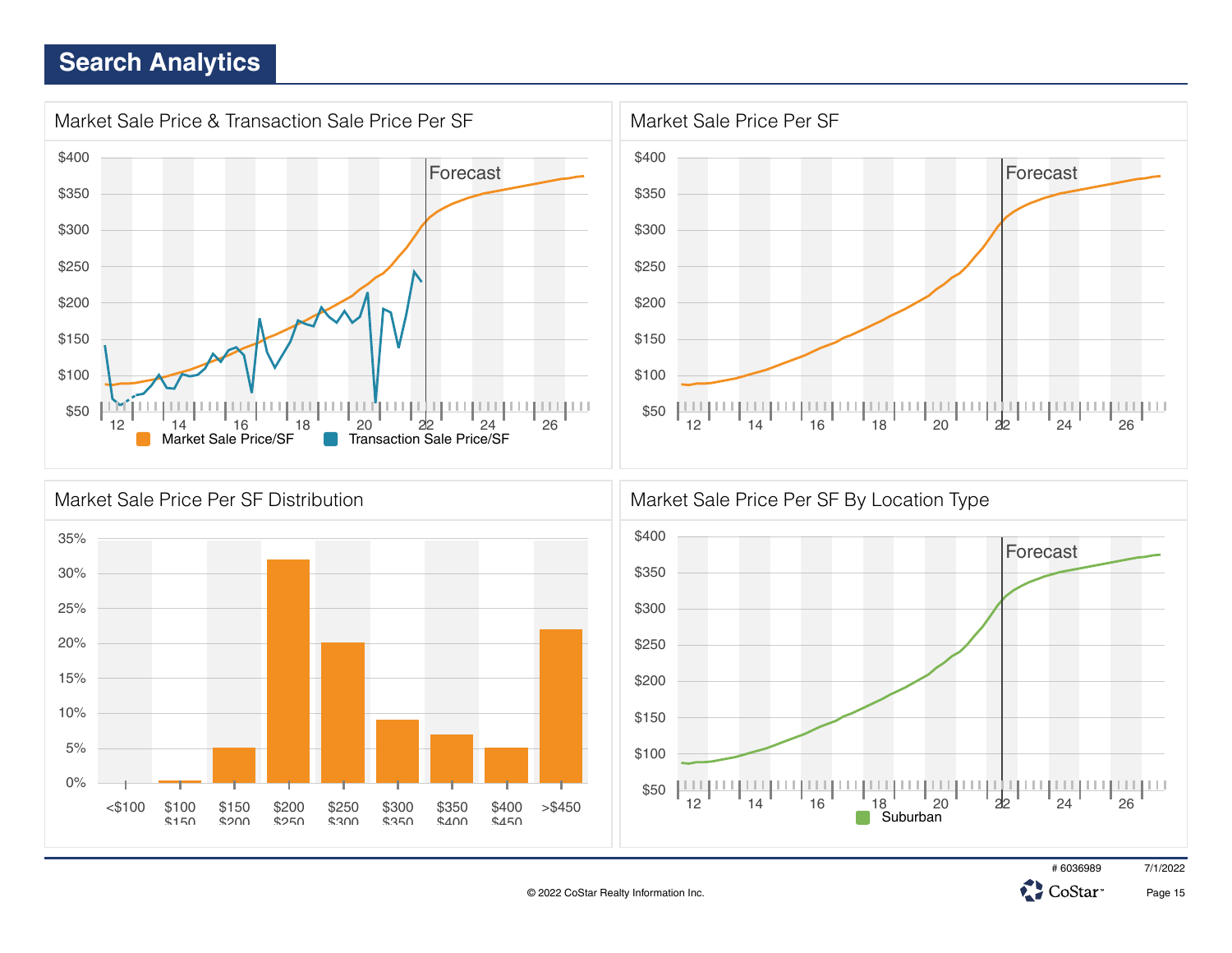![](_page_15_Figure_1.jpeg)

# 6036989 7/1/2022 CoStar<sup>-</sup>

![](_page_15_Picture_4.jpeg)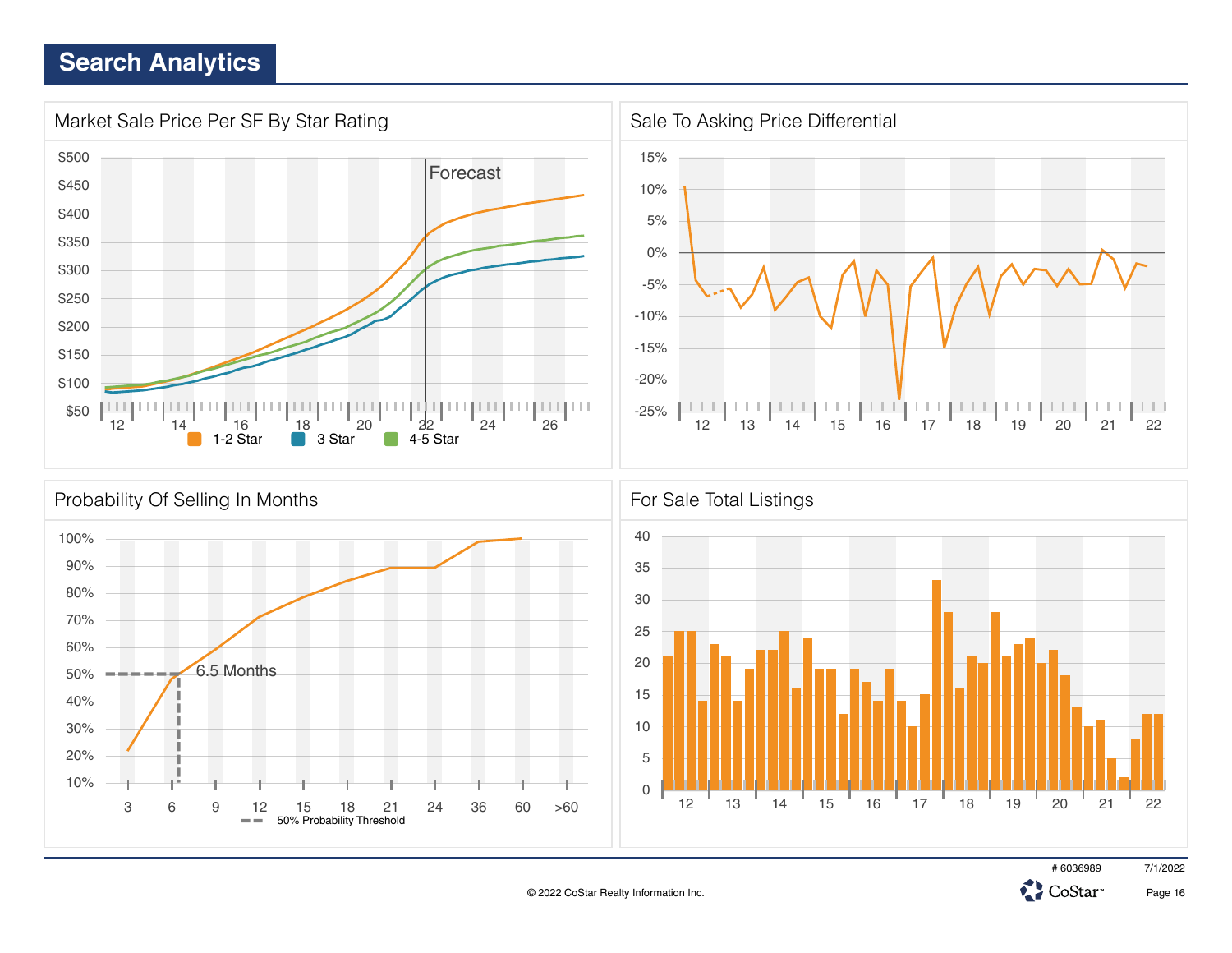![](_page_16_Figure_1.jpeg)

![](_page_16_Figure_2.jpeg)

![](_page_16_Figure_3.jpeg)

![](_page_16_Picture_5.jpeg)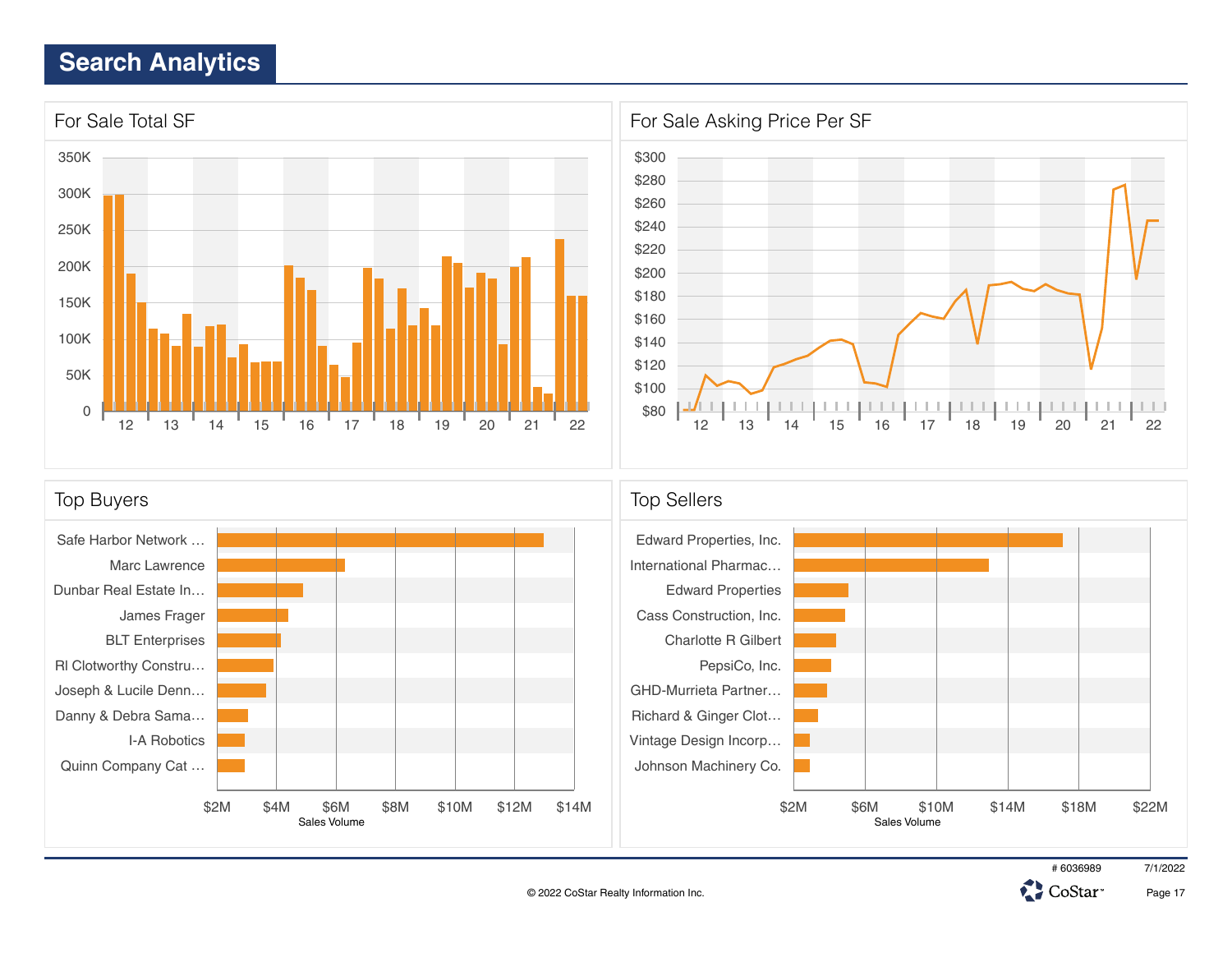![](_page_17_Figure_1.jpeg)

Page 18

CoStar<sup>®</sup>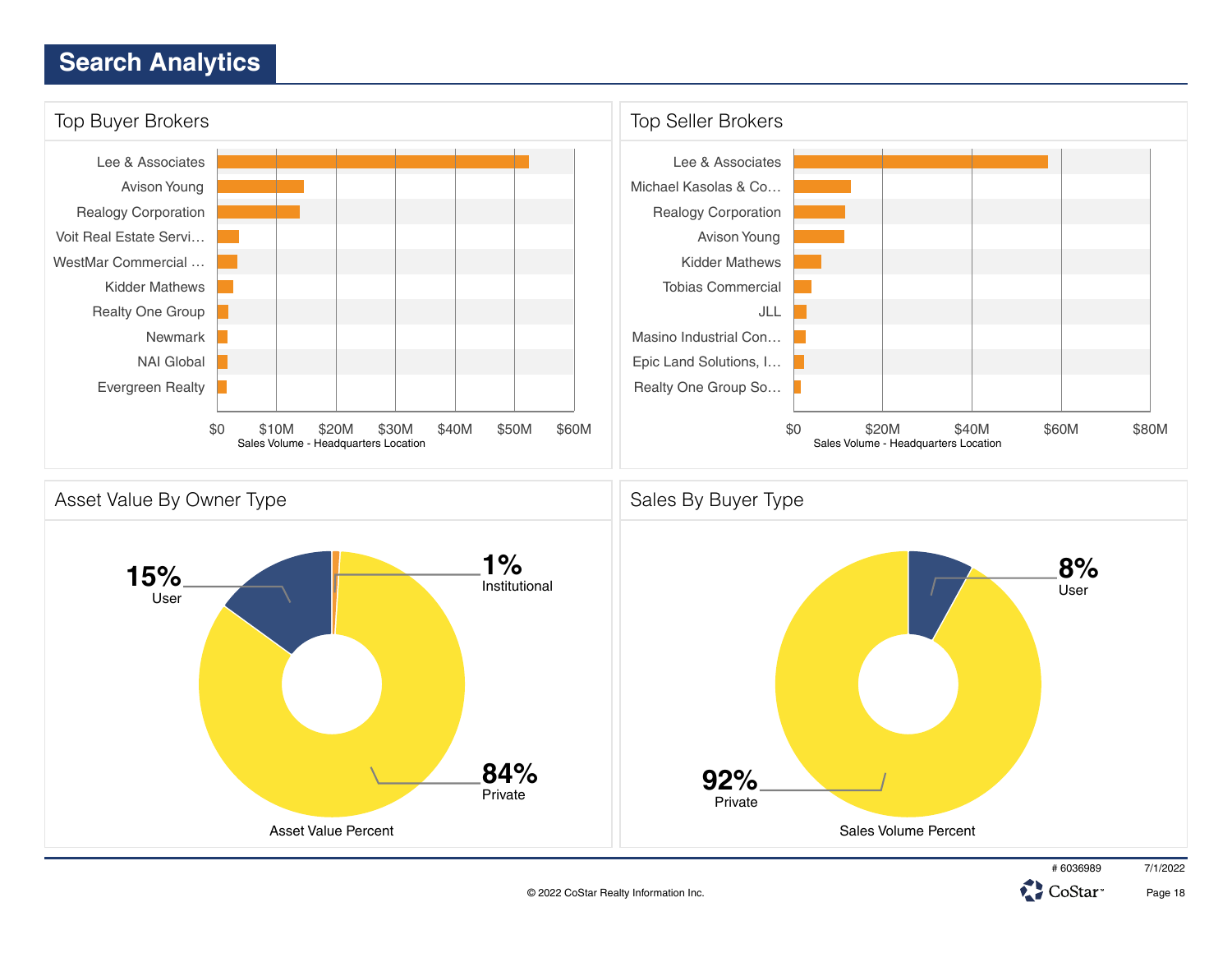![](_page_18_Figure_1.jpeg)

![](_page_18_Figure_2.jpeg)

![](_page_18_Figure_3.jpeg)

![](_page_18_Picture_5.jpeg)

![](_page_18_Picture_6.jpeg)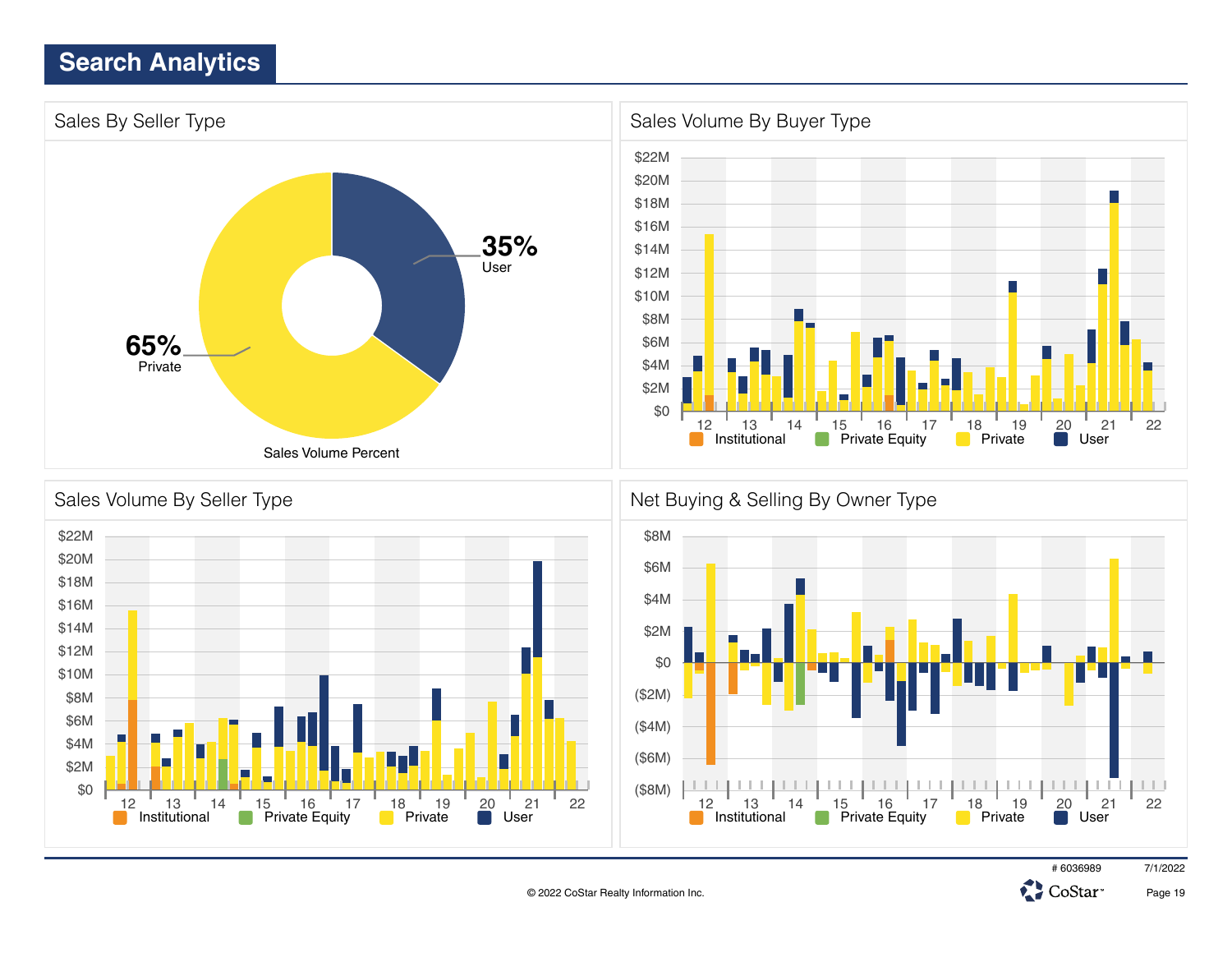![](_page_19_Figure_1.jpeg)

© 2022 CoStar Realty Information Inc.

Page 20

CoStar<sup>®</sup>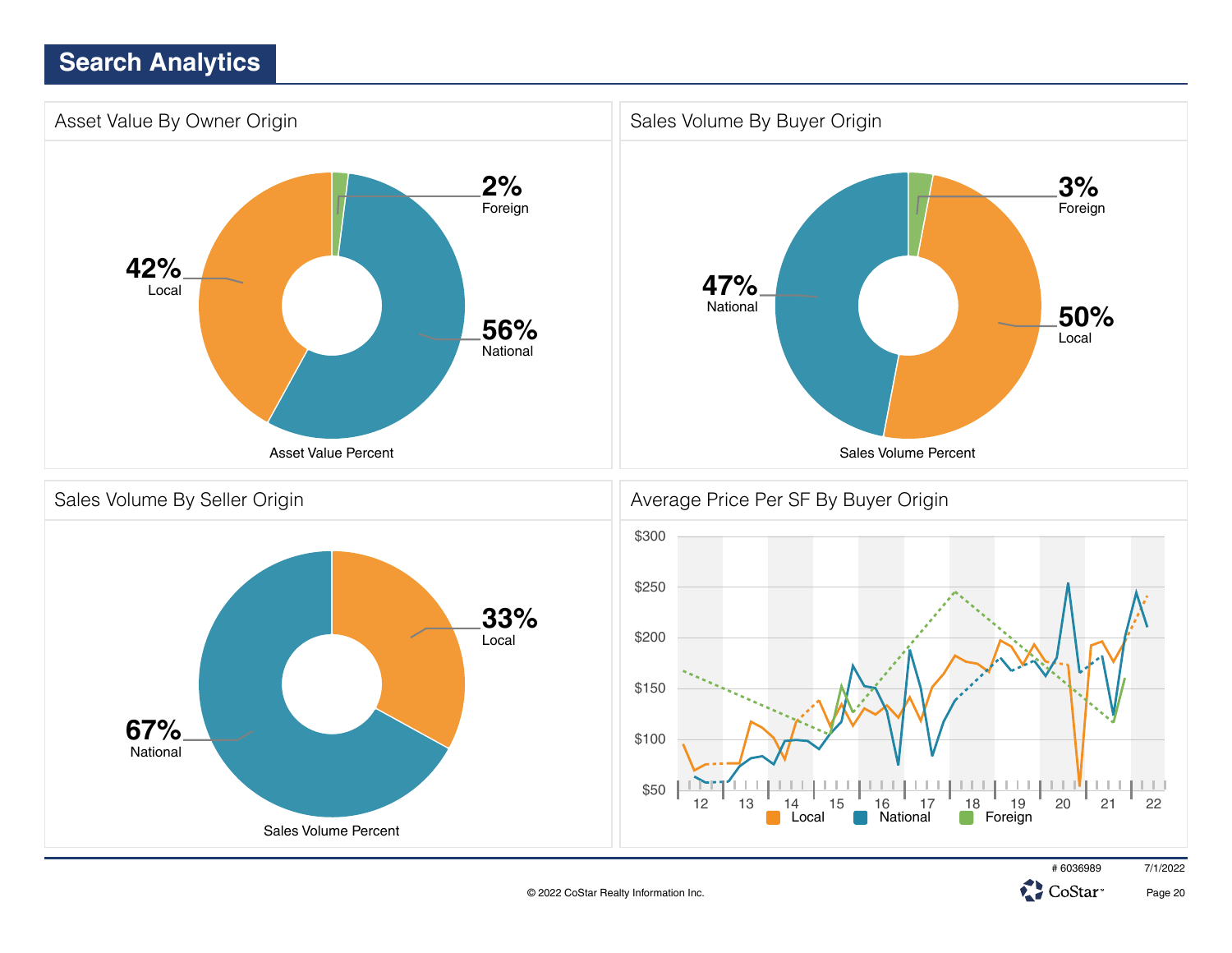![](_page_20_Figure_1.jpeg)

![](_page_20_Picture_2.jpeg)

![](_page_20_Picture_3.jpeg)